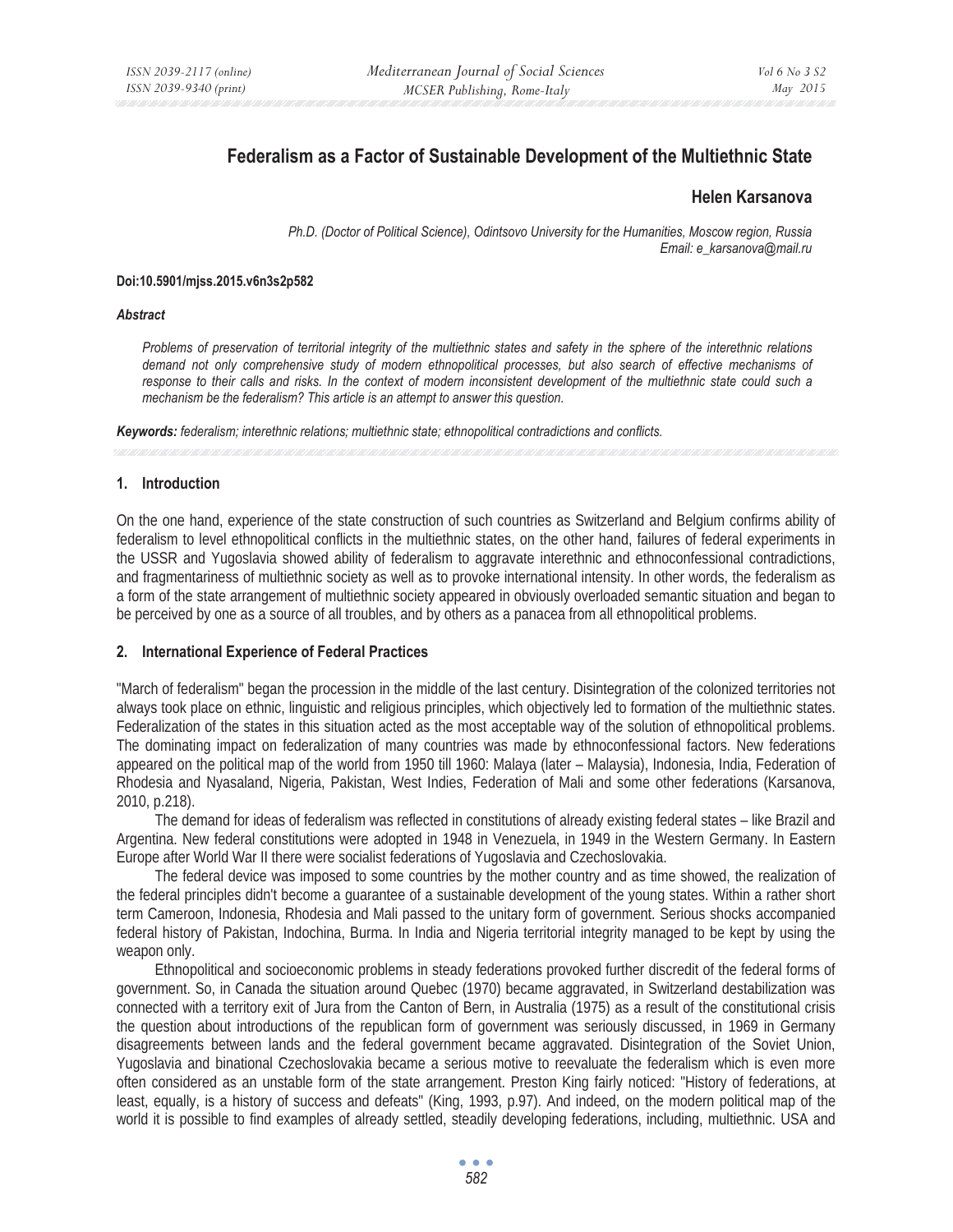Switzerland are the good examples.

## *2.1 European federalism*

It is possible to call the second half of the XX century the national liberal movements rise in the world. Events in the Canadian Quebec created conditions for registration of the "francophone" movement in the international organization inspired by idea to preserve French language and culture. French-speaking Quebec, Bernese Jura, the Italian region of Aost and the Belgian Wallonia demanded the expansion of the autonomy rights.

In Switzerland stabilization of an ethnopolitical situation began with the amendments to "language article" in the Constitution of Switzerland (1996). Now the constitution not only recognized four languages at the state level, but also obliged the federal authorities to undertake the measures promoting ethnocultural integration of the Swiss regions. Pertinently to note that functionality of the Swiss federalism in many respects is explained by practice of "referendum democracy" which can be considered from the point of view of subsidiary of democratic process and as the monitoring system of citizens over activity of public authorities. In the Swiss federal project the emphasis is put not on the ethnic, but on the cantonal identity and democratic integration that according to V.A. Tishkov's remark "helps to keep a language and religious variety. Here the democracy is included as an element in the federal structure, and not vice versa, for protection of interests of minorities in multicultural society. … Therefor the federalism and democracy are initially connected with each other" (Tishkov, 2005, p.164).

It is known that in Switzerland there is no head of state. Its functions are executed by Council of Confederation which all seven members serially within a year are executed by presidential powers. The similar system of public administration was developed in Yugoslavia in 1980-1991. However, in Yugoslavia in the state presidium all eight republics and provinces were represented, while in Switzerland at the federal level not cantons, but parties of grand coalition are presented. Thus the rule is strictly followed - not less than two members of council of Confederation have to be French-speaking and one Italian-speaking. The Swiss Constitution of 1999 allocates cantons with extensive powers in the ethnocultural sphere which is an internal affair of cantons. Therefore we can't really talk about the state ethnolinguistic policy. Such situation distinguishes the Swiss federation from many other multiethnic federations. Moreover, there is no need for international communication language, and in this regard Switzerland can't be an example for many multinational states, including Russia as there is an objective need for international communication language.

It is quite obvious that the Swiss federal project can't be mechanically copied for the prevention of ethnopolitical conflicts by other multiethnic states. Experience of federal construction of Switzerland is valuable as it calls into question ideas about possibility of achievement of internal political balance only by the uniform states creation in the ethnic relation. Functionality of a constitutional political system of the Swiss state is an essentially important argument in favor of the real opportunities of federalism for ethnic rapprochement and frictionless interaction of the large ethnolinguistic majority with other linguistic groups.

Giving the most general characteristic of the types of federalism which have been developed in the modern Europe we can name the states in which federal lines are in a varying degree inherent, it is Belgium, Italy, Spain and partly France.

Certain political "ground" where today limits and possibilities of modern federalism are approved is modern Belgium as its experience can serve as an example for the European Union to real possibility of harmonious coexistence and development of multicultural political association acts. In Belgium there are equal linguistic communities — Flemish, French-speaking (francophone) and German-speaking. Proceeding from it, the territory of the country was divided into four regions: Flanders, Wallonia, Brussels and region of the German-speaking population. In January, 1989, after reorganization, the central government delegated to regions rather extensive range of powers in various spheres of management. Having reserved powers in the field of the international intercourses, defense, external and internal security, finance and currency policy, the Belgian government questions of a social and economic range, health care, education and culture, transferred to the jurisdiction of regions and communities. In 1994 Belgium after adoption of the new Constitution de facto became federation. The regional and linguistic principle of the political and territorial device, redistribution of powers between the center and regions in favor of the last, it was reflected in structure of the government of Belgium.

In a basis of formation of the government the linguistic parity principle was underlain. During political modernization of the country questions of competence of the Center, Communities and regions were repeatedly specified and though this process isn't complete to this day, it is obviously possible to designate the volume of the powers received by the provincial authorities for the last decades. In general redistribution of powers between the central and regional authorities on economic problems keeps within the thesis: "independence without damage to the uniform state". The center partially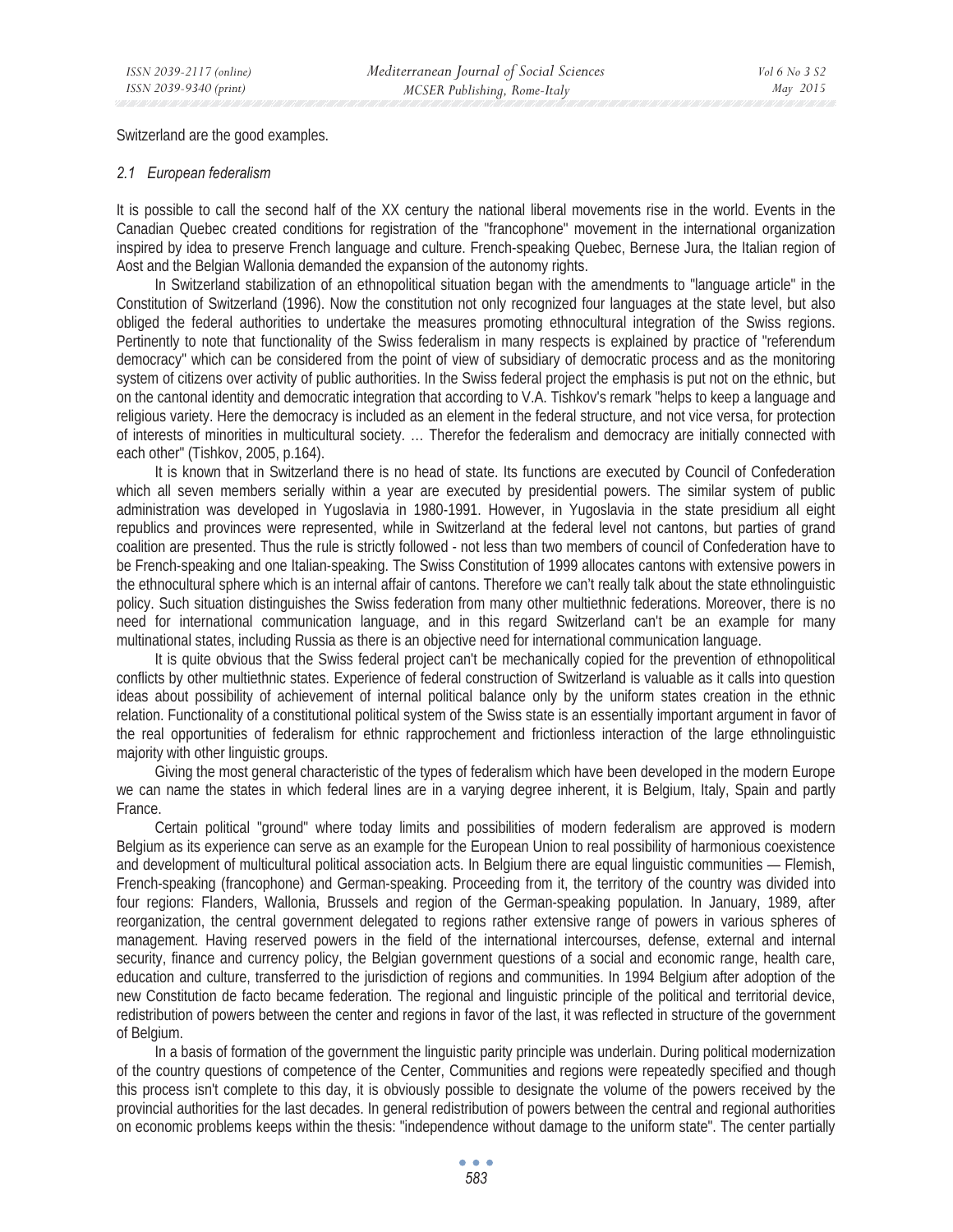subsidizes regional economy "lagging behind", for the purpose of prevention of a situation when weak regions exist at the expense of more successful economically regions. But, as showed time, this principle didn't work as the main argument of Flemish separatists is just the fact of dating of Wallonia at the expense of the means received by the state budget from Flanders.

There are disputable questions of the status of Brussels-Hal-Vilvorde - the all-federal constituency on which partition on ethnolinguistic border Flemings, and also the international cooperation of regions and border territories insist. The question of powers of authority in the bilingual Brussels capital region which territorially is located in Flanders is the most challenged, but thus is allocated with French-speaking orientation. For the solution of this problem the following scheme was approved: elections to Council pass according to two language lists corresponding to a linguistic proportion of the residents of Brussel. Here it is important to note that the capital parliament makes all decisions on the basis of consensus. At the same time, the structure of different levels of the power in Brussels (Council and two Communities), complicates work of the Belgian government which has to face and resolve the conflicts between representatives of various administrative-territorial educations. In other words, the capital region, with its incoincident ethnolinguistic and geographical boundaries, continues to remain the territory of search of a compromise between various parties of the ideological and political and ethnic contents. Social and economic contradictions against permanent interparty crises, instability of authority of a monarchy, can potentially lead to an aggravation of ethnopolitical contradictions in the country. In the conditions of the dominating influence of Flemish national separatists, ethnoconflict factors have every chance "to work". Today in Belgium projects about a political and territorial reorganization of the country continue to be discussed: about reunion of Holland and Flanders, about possibility of inclusion of Wallonia in structure of France.

Thus, now the question that Belgium successfully managed to solve a number of ethnopolitical and ethnolinguistic problems raises more doubts, than confidence. At the same time, at all discrepancy of modern ethnopolitical processes, federalization of the country, redistribution of powers of authority from the Center to the region was succeeded to keep integrity of the Belgian state, the first stage for the account. Who from the carried-out reforms appeared in bigger benefit - Flemings or vallonets difficult to define. Important another - the existing ethnopolitical contradictions by federalization of the country were institutionalized and moved to "field" of parliamentary debates, having excluded thereby possibility of armed conflicts or terrorist activity which examples were shown in due time by the Basque Country and Northern Ireland.

In search of the solution of national problems Belgians elected the principle of democratic consensus taking into account regional, political and linguistic interests of participants of ethnopolitical process. Thus both the Center and regions were focused to resolve controversial issues only in negotiation process and in a legal framework. It is indicative that after country federalization, there are a lot more unresolved problems, but none of national communities of Belgium intend to come back to unitarianism.

On the political map of modern Europe it is possible to find the states which in their structure combine features of both federal and unitary state. Most often such states are called regional. "Constitutional regionalization" became result of the administrative reforms which were carried out in Italy after World War II. In Italy from 1948 to 1963 five autonomous regions were formed (subsequently their number increased) possessing powers in rather large volume. Italian regions which, in turn, are divided into provinces and communes, elect bodies allocated with legislative, executive and administrative and other functions. In process of introduction of new administrative-territorial division Italy began to look like rather a federal state, than a unitary one. Constitutional laws adopted in the 1970th and in 2001, expanded a circle of powers of regions giving local administration even bigger independence. Despite contradictions between North, Center and South and the conflict of interests between various political parties of Italy, most likely, the constitutional regionalization in the long term would be displaced by country federalization.

Domination of federal trends can be seen on the example of Spain, which is "de jure the unitary state, and "de facto", despite the absence of this term in the Spanish constitution of 1978, a federation. Noteworthy the idea of federalism in Spain is unpopular as is associated with separatism and threat for political and territorial integrity of the state.

The organization of political-territorial administration in Spain according to the Constitution is based on the principles of unity of the state and recognition of autonomy of regions. So constitutionally there are two levels of powerscentral and of territorial autonomies having its authorities, institutes and funding. The status of Spanish autonomies is various and classified as:

- a) Autonomous territories allocated with special status (Andalusia, an autonomy Navarre), partly Canary Islands and Valencia (finally the status isn't specified);
- b) Catalonia, the Basque Country and Galicia autonomies with the status of "a special historical Spanish nationality". These autonomies have the expanded volume of the rights and powers;
- c) Eleven territories of the country having strictly outlined range of competences which can be expanded only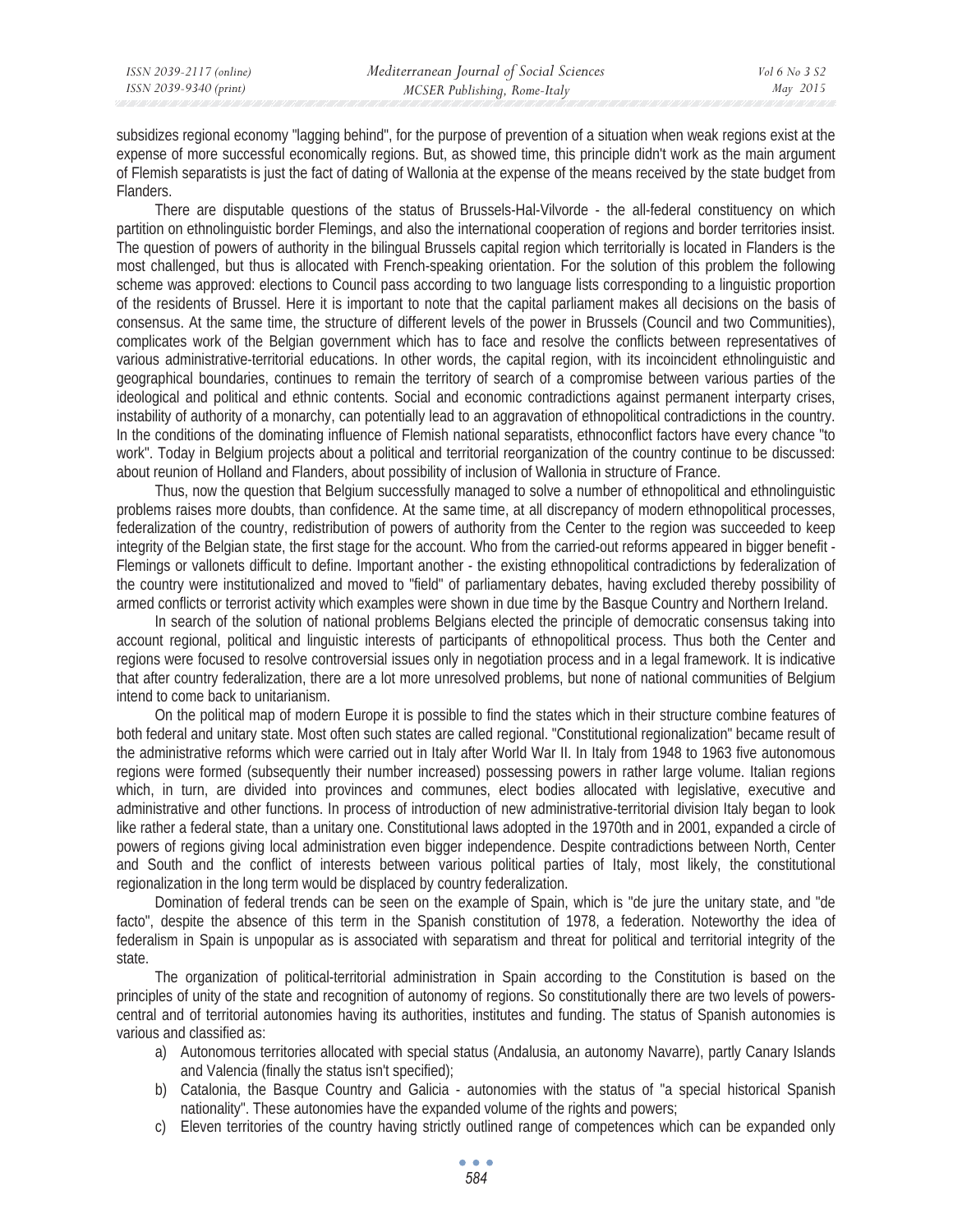| ISSN 2039-2117 (online) | Mediterranean Journal of Social Sciences | Vol 6 No. 3 S2 |
|-------------------------|------------------------------------------|----------------|
| ISSN 2039-9340 (print)  | MCSER Publishing, Rome-Italy             | May 2015       |

after five years of existence of an autonomy within these powers.

Each of 17 autonomous communities of Spain has the right to adopt local laws, to create local governing bodies whose activity is under control of the Government, Constitutional court and Audit Chamber.

With ethnopolitical situation in Spain today it is theoretically possible to allow withdrawal of certain regions from the structure of uniform Spain. But practically it is hardly possible as neither internal, nor international factors are in favor of the development of such scenario. Precepts of law of the European Union don't allow certain regions which separated from member countries of the Union to join it. The decision of parliament of Spain to reject the offer of holding a referendum on independence of Catalonia, didn't remove from the agenda the necessity of the solution of Catalan question. However, on the one hand, the ban is constitutionally imposed on the federal project in Spain: "By no means is the federation of autonomous communities allowed" (The constitution of Spain, Art. 145), and on the other hand, the Spanish model of autonomies ceases "to work". In the conditions of current political tendencies, it is most likely to expect another constitutional reform involving modification of the legal statuses of autonomies that, in fact, will mean country federalization, to be held.

#### *2.2 Russian model of federalism*

Feature of the modern Russian Federation are significant ethnic, confessional and ethnolinguistic distinctions between regions. Despite a pronounced mononational and monoconfessional basis (80% - Russians; 66-67% - Orthodox Christians), in our country about 200 nationalities speaking 100 languages and dialects (Federal State Statistics Service, http:www gks.ru). Russia often designate "ethnic federation" (Stolyarov, 2008, p.469). Existence of the ethnoconfessional territories sharply different from the main part of the country, and also a combination of the national and territorial principle of the organization of a federal state, create conditions for ethnicity politicization, provoke the high level of interethnic intensity. The modern multiethnic Russian society not only isn't "the multinational Russian nation", but also "moves to the opposite side" (Pine, 2009, p.116). At the same time expediency of the constitutional introduction of the new model of federalism formed on the American sample on the administrative-territorial beginnings in modern conditions of "fragmentary modernization" of the Russian state, not only is doubtful, but also is dangerous, from the point of view of preservation of the national and state integrity of Federation. Therefore improvement of the federal relations, establishment of right balance "center regions" continues to remain one of the most priority problems of the Russian Federation.

Modern ethnopolitical processes in Russia are a consequence of almost centenary national policy of the Soviet state. Result of October revolution of 1917 became formations of RSFSR, and then the Soviet Union (1924). The USSR structurally represented four-level federation: federal republic, autonomous republic, autonomous region or autonomous area. Political and territorial demarcation of borders was quite often carried out on the basis of the forcible and tactical principles, and the right of the federal republic of free secession of the Union affirmed in the Constitution of the USSR of 1977 was only the declaration. Redrawing of administrative-territorial borders, the section of ethnically close people with their inclusion in different subjects of federation, deportation of the whole people and mass repressions are obvious gross blunders of the Soviet national policy. Unlike the imperial government of Russia, the Soviet power could keep all people which it "accepted" at the time of creation of the USSR. At the same time, the repressive and unreasoned national policy practiced within the Soviet federation became a source of the ethnopolitical contradictions and armed conflicts which became aggravated by 1992. And consequences of radical and painful socio-political transformation after collapse of the USSR are notable in Russia to this day.

Signing of bilateral Federal contract between the federal center and regions abruptly raised the degree of their political independence. After introduction of direct elections of heads of territorial subjects of the Russian Federation, federal center began to lose real opportunity to control political situation in the regions. In 2000 the Head of state initiated the administrative and state reform. The main objective of this reform was strengthening vertical power by means of establishing institute of plenipotentiaries of the Russian President and federal districts. It was followed by another reform – change of order of formation of the Federation Council of the Russian Federation (2001). Dismissal of heads of legislative and executive power of territorial subjects of the Russian Federation from participation in the upper house of parliament strengthened position of the federal center, having given it opportunity of political influence on the Federation Council. After tragic events of 2004 in the city of Beslan of the Republic of Northern Ossetia-Alania direct elections of governors were cancelled, and powers of representatives of the Russian President in federal districts expanded. Without any resistance from regional elite, lack of the political competition allowed the Center could in short time completely change the relations between the center and regions. Subjects of Federation, partially lost opportunity to play an independent political role, having turned into objects of the centralized management. In other words, in order to make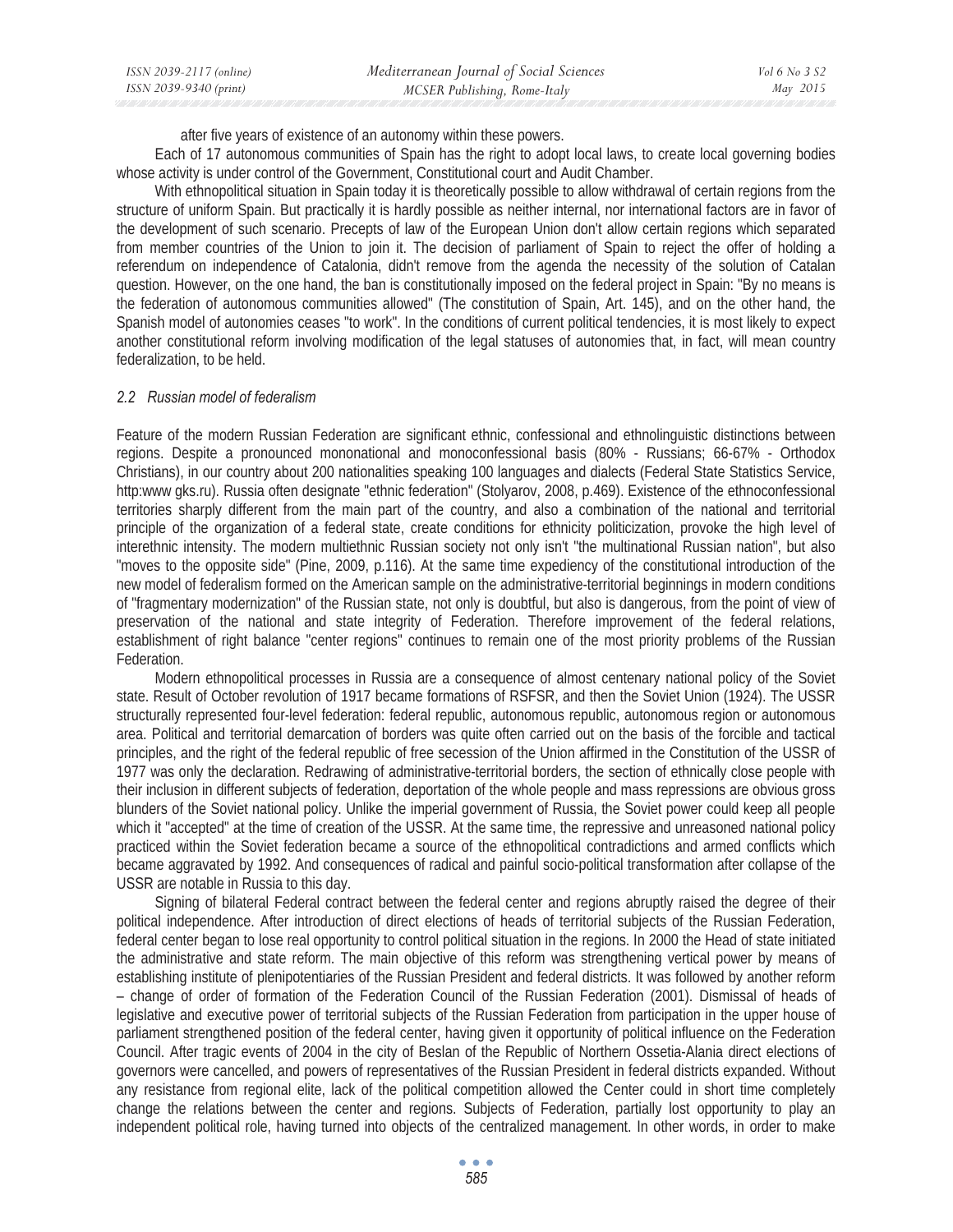| ISSN 2039-2117 (online) | Mediterranean Journal of Social Sciences | Vol 6 No 3 S2 |
|-------------------------|------------------------------------------|---------------|
| ISSN 2039-9340 (print)  | MCSER Publishing, Rome-Italy             | May 2015      |

contractual relations in federation mutually beneficial it is necessary not only to have stable state institutes, but also legitimate "rules of the game". Without taking this remark into consideration, difficulties of formation of federalism in Russia will be hardly clear.

Figuratively as the Russian scientists say today "the Russian model of federalism drifts towards "strengthening of unitary or imperial elements" and can remain «only "paper" constitutional principle" (Busygina, Filippov, 2010). Russian political scientist Andrey Zakharov called Russia a "unitary federation" (Zakharov, 2010), and the British researcher Cameron Ross a «federation without federalism" (Ross, 2002, p.7).

In this connection, it is important to emphasize that federalism is always a process. And even imperfect, strictly not keeping within a framework of classical understanding, the Russian model of federal relations, unlike other forms of a state system, reduces risk of appearance of ethnic regionalism and separatism which is aggravated with globalization processes and increases chance of development of the multiethnic state on a democratic way. And in Russia there is no task more actual, than this.

Despite specific features in the heart of Russian and West European models of federalism there are more common features, than distinctions. First, both the Russian Federation, and the most part of the European federations emerged from fragments of large empires of the Romanovs, the Habsburgs, the Hohenzollerns. Secondly, domination of center over regions, characteristic to any imperial state, found practical application not only in Russia and countries of Western Europe, but in construction of a political structure of modern European Union. Certainly, development conditions, and also ideas of inalienable human rights in these federations were different. Thirdly, the mentioned federal projects are identical from the point of view of the developed and introduced " top construct" (Zakharov, 2008, p.108). Thus the American project of federalism focused only on "the self-defined individual" (Zakharov, 2008, p.108) and emerged "from below", differs from the Russian and European experience of creation of national models of federalism.

## **3. Conclusion**

In the states with the polietnichny population which is compactly living in historically developed territory, federalism is capable to play an important role in the solution of ethnic question. It goes without saying that federalism itself isn't capable to resolve this issue as it depends on many other factors that could be of more importance (for example, from democratic character of the state and observation of human rights in it). But it is impossible to underestimate the role and value in it of a federations as one of state legal form of solving the national question. At a certain stage of the historical development many ethnoses have a need for some state isolation allowing to accelerate their internal consolidation, for better preservation of identity of each ethnos, its language, culture, traditions, customs, etc. The federation allows to satisfy this historical requirement and at the same time to keep unity and territorial integrity of the multinational state. Of course, creation inside one state (federation) of the state components inevitably complicates its structure, creates additional problems and can cause danger of etnocratic separatism. But these additional difficulties and expenses are overlapped by huge positive effect which can be received from use of the principle of federalism in harmonization of inter ethnic relations in the country.

It should be noted, that speaking about a number of multiethnic federations as about the states which are in a condition of ethnopolitical instability one can find that after their disintegration it is exactly federalism that for many decades acted as the effective mechanism of regulation of the interethnic relations and contradictions, without allowing developing them into "open" conflicts. International federal practices do not show the ability of federalism to completely eliminate interethnic contradictions and the conflicts in the multiethnic state, but quite convincingly proves the opportunity to transform an ethnopolitical tension to such form which gives real opportunities for the solution of controversial issues only in negotiation process. Federalism in its progressive form doesn't contradict neither ideas of the sovereignty of the state, nor the right of self-determination of the people, interests of regions in their aspiration to increase independence. The federal structure of the state allows considering much more national features and problems of regions, than at centralization of the power of the unitary state, as preservation of regional and ethnic variety is a traditional task and function of federalism.

In view of all characteristics which were given to federalism, it is possible to claim that federalism itself can act as the most effective remedy of preservation of the territorial integrity of the multiethnic state and provide the safety mode in the sphere of the interethnic relations. The higher the degree of institutionalization of democratic board in the multiethnic state, the more vivid are the conflict solving functions of federalism.